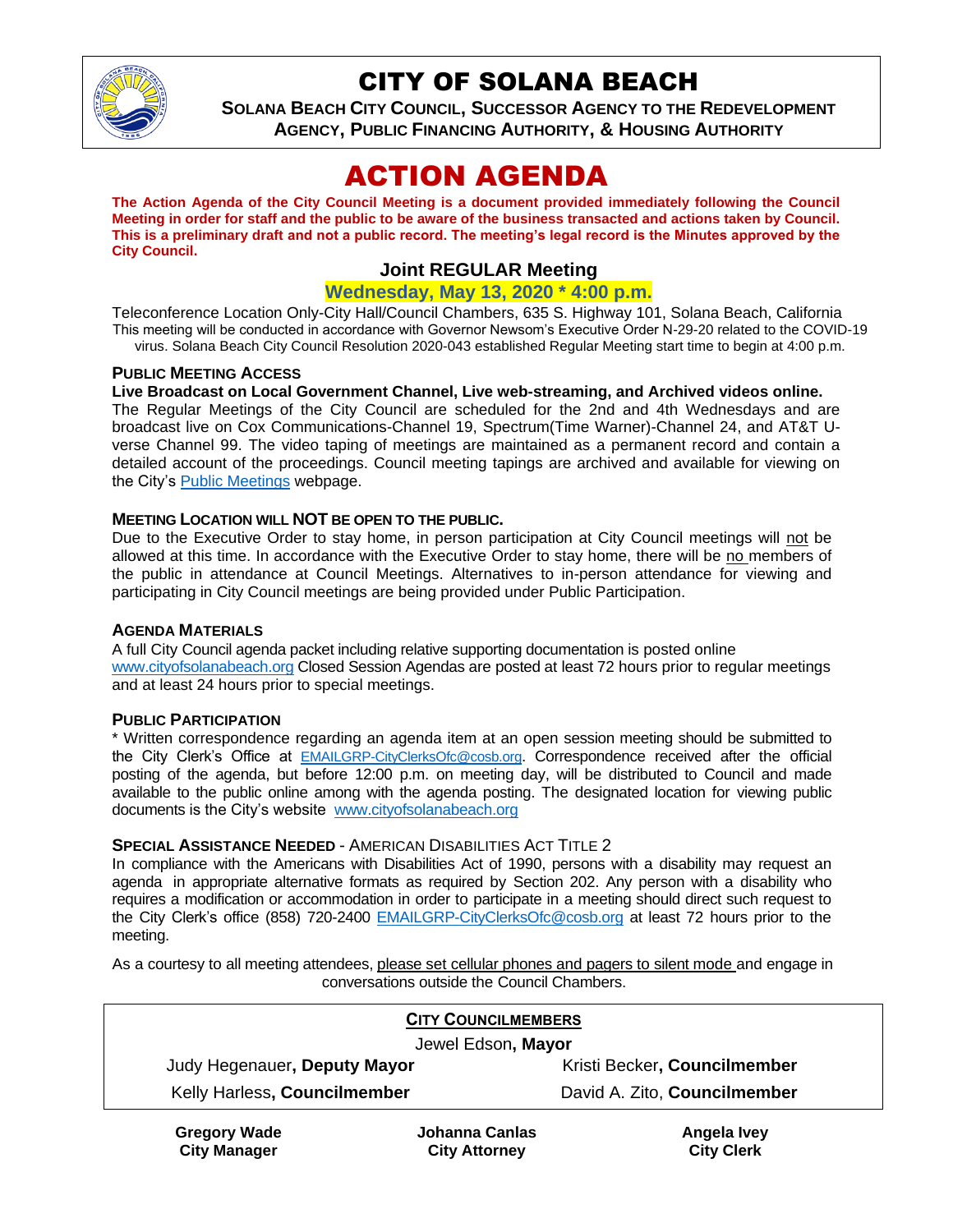# **CALL TO ORDER AND ROLL CALL:**

# **CLOSED SESSION REPORT:**

# **FLAG SALUTE:**

# **APPROVAL OF AGENDA: COUNCIL ACTION: Approved 5/0**

### **ORAL COMMUNICATIONS:**

*Written correspondence may be submitted for Oral Communications. See Public Participation on the front page for information on how to submit public comment.* 

This portion of the agenda provides an opportunity for members of the public to address the City Council on items relating to City business but not appearing on today's agenda. Pursuant to the Brown Act, no action shall be taken by the City Council on public comment submittals. Council may refer items to the City Manager for placement on a future agenda.

[Public Submittals \(upd. 5-13 at 1:20pm\)](https://solanabeach.govoffice3.com/vertical/Sites/%7B840804C2-F869-4904-9AE3-720581350CE7%7D/uploads/Public_Submittals_(upd._5-13_at_1255pm)_-_R.pdf)

## **COUNCIL COMMUNITY ANNOUNCEMENTS / COMMENTARY:**

*An opportunity for City Council to make brief announcements or report on their activities. These items are not agendized for official City business with no action or substantive discussion.* 

## **A. CONSENT CALENDAR:** (Action Items) (A.1. – A.7.)

*Written correspondence may be submitted for Consent Items. See Public Participation on the front page for information on how to submit public comment.* 

Items listed on the Consent Calendar are to be acted in a single action of the City Council unless pulled for discussion. Any member of the public may address the City Council on an item of concern by submitting written correspondence to the City Clerk's Office. Those items removed from the Consent Calendar by a member of the Council will be trailed to the end of the agenda, while Consent Calendar items removed by the public will be discussed immediately after approval of the Consent Calendar.

**A.1. 2019 Street Maintenance and Repair Project.** (File 0820-35)

Recommendation: That the City Council

- 1. Adopt **Resolution 2020-045** authorizing the City Council to accept, as complete, the 2019 Street Maintenance & Repair Project, Bid No. 2019-04, performed by PAL General Engineering.
- 2. Authorizing the City Clerk to file a Notice of Completion.

#### [Item A.1. Report \(click here\)](https://solanabeach.govoffice3.com/vertical/Sites/%7B840804C2-F869-4904-9AE3-720581350CE7%7D/uploads/Item_A.1._Report_(click_here)_05-13-20_-_O.pdf)

*Posted Reports & Supplemental Docs contain records up to the cut off time, prior to the start of the meeting, for processing new submittals. The final official record containing handouts, PowerPoints, etc. can be obtained through a Records Request to the City Clerk's Office.* **COUNCIL ACTION: Approved 5/0**

- **A.2. Register of Demands.** (File 0300-30) Recommendation: That the City Council
	- 1. Ratify the list of demands for April 4, 2020 April 24, 2020.

#### [Item A.2. Report \(click here\)](https://solanabeach.govoffice3.com/vertical/Sites/%7B840804C2-F869-4904-9AE3-720581350CE7%7D/uploads/Item_A.2._Report_(click_here)_05-13-20_-_O.pdf)

*Posted Reports & Supplemental Docs contain records up to the cut off time, prior to the start of the meeting, for processing new submittals. The final official record containing handouts, PowerPoints, etc. can be obtained through a Records Request to the City Clerk's Office.*

#### **COUNCIL ACTION: Approved 5/0**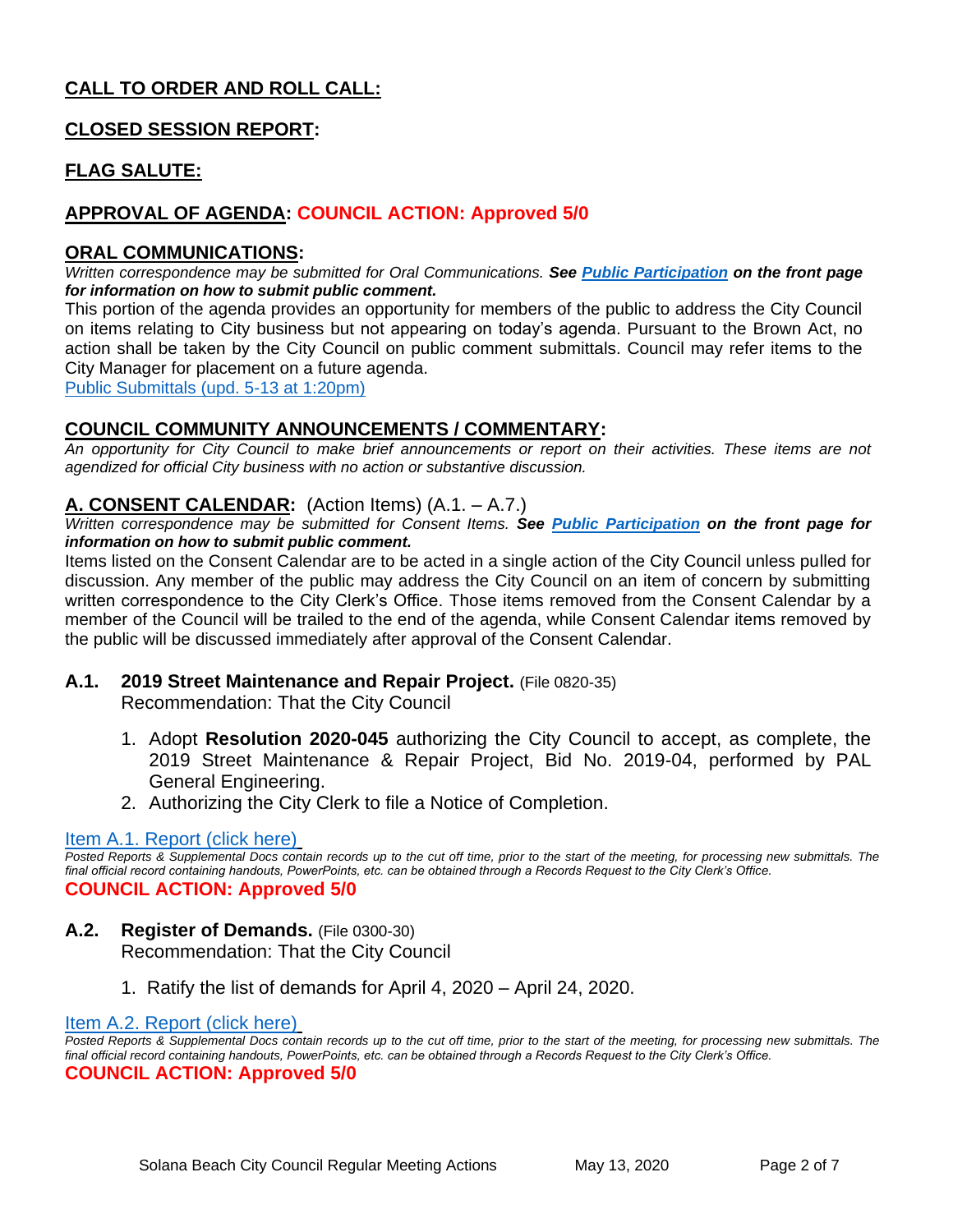## **A.3. General Fund Adopted Budget for Fiscal Year 2019-2020 Changes.** (File 0330-30) Recommendation: That the City Council

1. Receive the report listing changes made to the Fiscal Year 2019-2020 General Fund Adopted Budget.

#### Item A.3. [Report \(click here\)](https://solanabeach.govoffice3.com/vertical/Sites/%7B840804C2-F869-4904-9AE3-720581350CE7%7D/uploads/Item_A.3._Report_(click_here)_05-13-20_-_O.pdf)

*Posted Reports & Supplemental Docs contain records up to the cut off time, prior to the start of the meeting, for processing new submittals. The final official record containing handouts, PowerPoints, etc. can be obtained through a Records Request to the City Clerk's Office.* **COUNCIL ACTION: Approved 5/0**

- **A.4. Heating, Ventilation and Air Conditioning (HVAC) Services.** (File 0710-35) Recommendation: That the City Council
	- 1. Adopt **Resolution 2020-033** authorizing the City Manager to execute an amendment to the Professional Services Agreement with Seaside Heating and Air and in an amount not to exceed \$25,000, for HVAC preventative maintenance services and as-needed repairs for Fiscal Year 2019/20.
	- 2. Authorizing the City Manager to execute amendments to the Professional Services Agreement with Seaside Heating and Air, in an amount not to exceed \$17,500, for HVAC preventative maintenance services and as-needed repairs for Fiscal Years 2020/21 and 2021/22.

[Item A.4. Report \(click here\)](https://solanabeach.govoffice3.com/vertical/Sites/%7B840804C2-F869-4904-9AE3-720581350CE7%7D/uploads/Item_A.4._Report_(click_here)_05-13-20_-_O.pdf)

*Posted Reports & Supplemental Docs contain records up to the cut off time, prior to the start of the meeting, for processing new submittals. The final official record containing handouts, PowerPoints, etc. can be obtained through a Records Request to the City Clerk's Office.* **COUNCIL ACTION: Approved 5/0**

- **A.6. Senate Bill Funding for Road Maintenance Rehabilitation.** (File 0390-22) Recommendation: That the City Council
	- 1. Adopt **Resolution 2020-042** authorizing the City Engineer to establish a project list for the FY 2020/21 Local Streets and Roads Funding Program using funds in part from the Road Maintenance and Rehabilitation Account designating the 2020 Street Maintenance and Repairs Project, as identified in the City's FY 2020/21 Capital Improvement Program list, to receive the SB 1 funding. It is anticipated that the designated project will rehabilitate the pavement on portions of Lomas Santa Fe Drive and other residential streets including portions of Nardo Avenue and Highland Drive. It is also anticipated that the designated project will be constructed in fall of 2020 and will have an estimated useful life of approximately 15 years.
	- 2. Authorizing the City Engineer to submit the project list to the California Transportation Commission for the 2020/21 Local Streets and Roads Funding Program using funds from the Road Maintenance and Rehabilitation Account.

[Item A.6. Report \(click here\)](https://solanabeach.govoffice3.com/vertical/Sites/%7B840804C2-F869-4904-9AE3-720581350CE7%7D/uploads/Item_A.6._Report_(click_here)_05-13-20_-_O.pdf)

*Posted Reports & Supplemental Docs contain records up to the cut off time, prior to the start of the meeting, for processing new submittals. The final official record containing handouts, PowerPoints, etc. can be obtained through a Records Request to the City Clerk's Office.* **COUNCIL ACTION: Approved 5/0**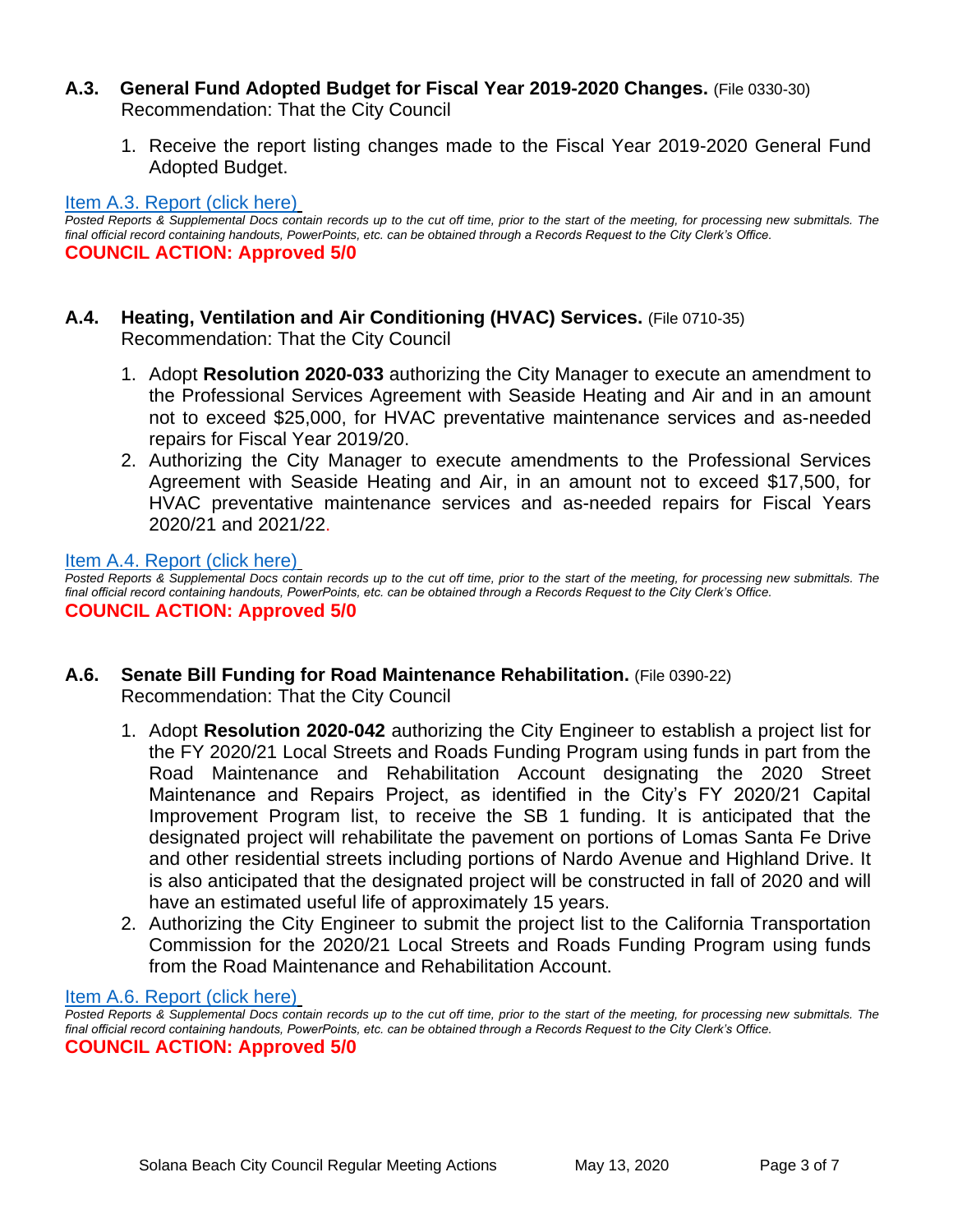# **A.7. Community Grant Program Fiscal Year 2020-21.** (File 0330-25) Recommendation: That the City Council

1. Adopt **Resolution 2020-057** authorizing the FY 2020/21 Community Grant Program.

# [Item A.7. Report \(click here\)](https://solanabeach.govoffice3.com/vertical/Sites/%7B840804C2-F869-4904-9AE3-720581350CE7%7D/uploads/Item_A.7._Report_(click_here)_05-13-20_-_O.pdf)

*Posted Reports & Supplemental Docs contain records up to the cut off time, prior to the start of the meeting, for processing new submittals. The final official record containing handouts, PowerPoints, etc. can be obtained through a Records Request to the City Clerk's Office.* **COUNCIL ACTION: Approved 5/0**

# **B. PUBLIC HEARINGS:** (B.1. – B.3.)

*Written correspondence may be submitted for Oral Communications. See Public Participation on the front page for information on how to submit public comment.* 

This portion of the agenda provides citizens an opportunity to express their views on a specific issue, as required by law after proper noticing by, by submitting written comments.

After considering all of the evidence, including written materials and oral testimony, the City Council must make a decision supported by findings and the findings must be supported by substantial evidence in the record. An applicant or designee(s) for a private development/business project, for which the public hearing is being held, is allotted a total of fifteen minutes to speak, as per SBMC 2.04.210.

- **B.1. Public Hearing: 970 Avocado Place, Applicant: Pruett, Case: DRP 19-004.** (File 0600-40) The proposed project meets the minimum zoning requirements under the SBMC, may be found to be consistent with the General Plan and may be found, as conditioned, to meet the discretionary findings required as discussed in this report to approve a DRP and administratively issue a SDP. Therefore, Staff recommends that the City Council:
	- 1. Conduct the Public Hearing: Open the Public Hearing, Report Council Disclosures, Receive Public Testimony, and Close the Public Hearing.
	- 2. Find the project exempt from the California Environmental Quality Act pursuant to Section 15303 of the State CEQA Guidelines; and
	- 3. If the City Council makes the requisite findings and approves the project, adopt **Resolution 2020-035** conditionally approving a DRP and an administrative SDP to construct a new two-story, single-family residence with an attached two-car garage and perform associated site improvements on a vacant lot at 970 Avocado Place, Solana Beach.

# [Item B.1. Report \(click here\)](https://solanabeach.govoffice3.com/vertical/Sites/%7B840804C2-F869-4904-9AE3-720581350CE7%7D/uploads/Item_B.1._Report_(click_here)_05-13-20_-_O.pdf)

[Staff Report Update #1 \(upd. 5-12-20\)](https://solanabeach.govoffice3.com/vertical/Sites/%7B840804C2-F869-4904-9AE3-720581350CE7%7D/uploads/Item_B.1._Updated_Report_1_(upd._5-12-20)_-_O.pdf)

*Posted Reports & Supplemental Docs contain records up to the cut off time, prior to the start of the meeting, for processing new submittals. The final official record containing handouts, PowerPoints, etc. can be obtained through a Records Request to the City Clerk's Office.* **COUNCIL ACTION: Approved 5/0**

- **B.2. Public Hearing: 424 Pacific Ave, Applicant: Piscitelli, Case: MOD 20-001.** (File 0600-40) In accordance with the Council's direction on the original application, Staff recommends that the existing site wall be removed from the public right-of-way and any replacement perimeter fencing be located on private property and in compliance with applicable zoning regulations. Therefore, Staff recommends that the City Council:
	- 1. Conduct the Public Hearing: Open the Public Hearing, Report Council Disclosures, Receive Public Testimony, and Close the Public Hearing.
	- 2. Adopt **Resolution 2020-054** denying the request for a Modification to a Development Review Permit to allow for the location of the existing site wall to be maintained and the overall height and construction of the site wall to be modified at 424 Pacific Avenue.

Solana Beach City Council Regular Meeting Actions May 13, 2020 Page 4 of 7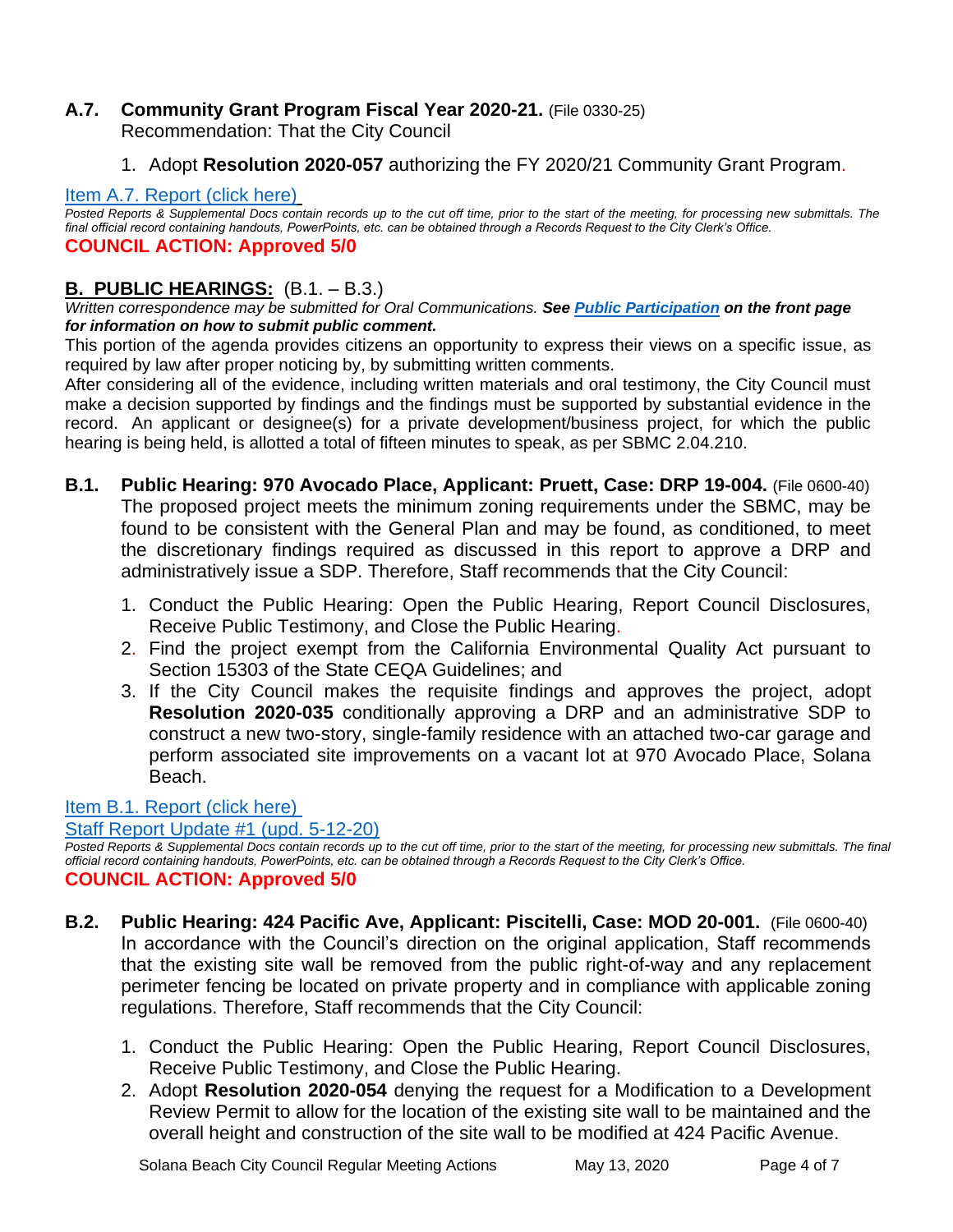[Item B.2. Report \(click here\)](https://solanabeach.govoffice3.com/vertical/Sites/%7B840804C2-F869-4904-9AE3-720581350CE7%7D/uploads/Item_B.2._Report_(click_here)_05-13-20_-_O.pdf)

[Item B.2. Supplemental Docs \(upd. 5-13 at 3:10pm\)](https://solanabeach.govoffice3.com/vertical/Sites/%7B840804C2-F869-4904-9AE3-720581350CE7%7D/uploads/Item_B.2._Supplemental_Docs_(Upd._5-13_at_3pm)_-_O.pdf)

*Posted Reports & Supplemental Docs contain records up to the cut off time, prior to the start of the meeting, for processing new submittals. The final official record containing handouts, PowerPoints, etc. can be obtained through a Records Request to the City Clerk's Office.*

**COUNCIL ACTION: Approved 4/1 (Noes: Zito)** to approve the recommendation to deny the request.

# **B.3. Solana Energy Alliance (SEA) Rate Schedule Amendment.** (File 1010-45)

Recommendation: That the City Council

- 1. Conduct the Public Hearing: Open the Public Hearing, Report Council Disclosures, Receive Public Testimony, and Close the Public Hearing.
- 2. Adopt **Resolution 2020-060** amending the rate schedule for Solana Energy Alliance.

#### [Item B.3. Report \(click here\)](https://solanabeach.govoffice3.com/vertical/Sites/%7B840804C2-F869-4904-9AE3-720581350CE7%7D/uploads/Item_B.3._Report_(click_here)_05-13-20_-_O.pdf)

*Posted Reports & Supplemental Docs contain records up to the cut off time, prior to the start of the meeting, for processing new submittals. The final official record containing handouts, PowerPoints, etc. can be obtained through a Records Request to the City Clerk's Office.* **COUNCIL ACTION: Approved 5/0**

# **C. STAFF REPORTS: (C.1. – C.2.)**

*Written correspondence may be submitted for Agenda Items. See Public Participation on the front page for information on how to submit public comment.* 

- **C.1. Financial Software Agreement – Tyler Munis.** (File 0190-60) Recommendation: That the City Council
	- 1. Adopt **Resolution 2020-061** authorizing the City Manager to execute a Software as a Service (SaaS) Agreement with Tyler Technologies, Inc. for a one-time software implementation cost of \$353,870 and \$81,475 annually thereafter for an initial term of five years for a total of \$407,375 for a maximum contract amount of \$761,245.
	- 2. Adopt **Resolution 2020-062** authorizing the City Manager to execute a Professional Services Agreement with Koa Hills Consulting for \$190,400 in project management services, \$33,150 in data configuration services and a not to exceed amount of \$10,000 in travel costs for a maximum contract amount of \$233,550.
	- 3. Adopt **Resolution 2020-063**:
		- a. Authorizing a total appropriation of \$602,420 to the Asset Replacement fund with \$120,020 to the City Manager equipment expenditure account and \$482,400 to the Finance equipment expenditure account.
		- b. Authorizing an appropriation to the following revenue and expenditure accounts:

| Revenue                              |         |
|--------------------------------------|---------|
| General Fund                         |         |
| S<br>Administrative Revenue          | 199,250 |
| <b>Asset Replacement</b>             |         |
| Transfer In                          | 199,250 |
| Expenditure                          |         |
| General Fund                         |         |
| Transfer Out                         | 199,250 |
| <b>Public Safety Special Revenue</b> |         |
| <b>Administrative Expense</b>        | 102,000 |
| Sanitation                           |         |
| <b>Sewer Pump Station</b>            | 55,250  |
|                                      |         |

Solana Beach City Council Regular Meeting Actions May 13, 2020 Page 5 of 7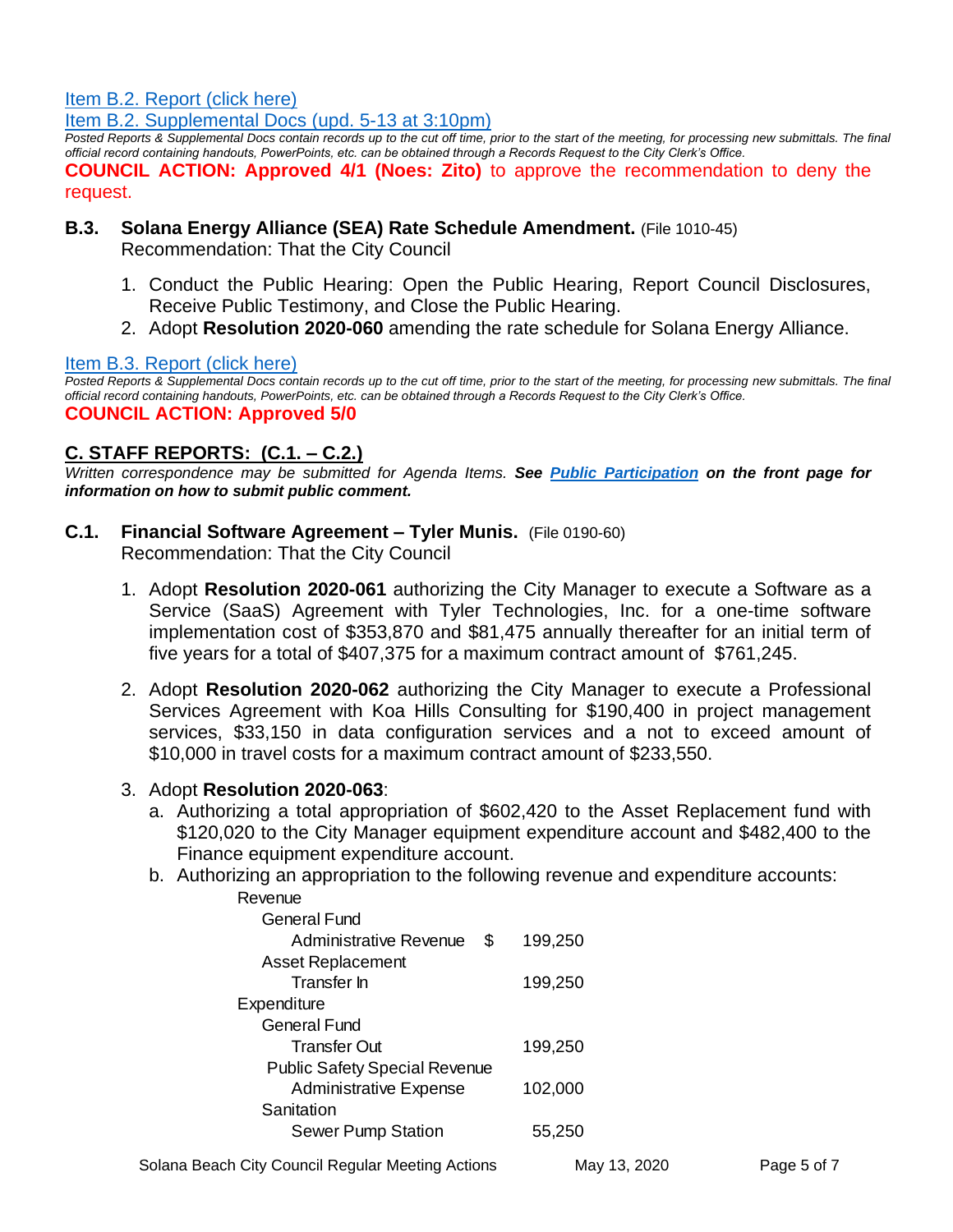c. Authorizing the City Treasurer to amend the FY 2019/20 Adopted Budget accordingly.

[Item C.1. Report \(click here\)](https://solanabeach.govoffice3.com/vertical/Sites/%7B840804C2-F869-4904-9AE3-720581350CE7%7D/uploads/Item_C.1._Report_(click_here)_05-13-20_-_O.pdf)

[Staff Report Update #1 \(upd. 5-12-20\)](https://solanabeach.govoffice3.com/vertical/Sites/%7B840804C2-F869-4904-9AE3-720581350CE7%7D/uploads/Item_C.1._Updated_Report_1_(upd._5-12-20)_-_O.pdf) Staff Report Update #2 [\(upd. 5-13-20 at 4:00 pm\)](https://solanabeach.govoffice3.com/vertical/Sites/%7B840804C2-F869-4904-9AE3-720581350CE7%7D/uploads/Item_C.1._Updated_Report_2_(upd._5-13-20_at_400pm)_-_O.pdf) *Posted Reports & Supplemental Docs contain records up to the cut off time, prior to the start of the meeting, for processing new submittals. The final official record containing handouts, PowerPoints, etc. can be obtained through a Records Request to the City Clerk's Office.* **COUNCIL ACTION: Approved 5/0**

# **C.2. Supplemental CARES Act Community Development Block Grant (CDBG-CV) Funding.** (File 0390-32)

Recommendation: That the City Council

1. Receive this report, discuss and provide direction to Staff regarding the use of available CDBG-CV funding.

## [Item C.2. Report \(click here\)](https://solanabeach.govoffice3.com/vertical/Sites/%7B840804C2-F869-4904-9AE3-720581350CE7%7D/uploads/Item_C.2._Report_(click_here)_05-13-20_-_O.pdf)

*Posted Reports & Supplemental Docs contain records up to the cut off time, prior to the start of the meeting, for processing new submittals. The final official record containing handouts, PowerPoints, etc. can be obtained through a Records Request to the City Clerk's Office.* **Discussion** 

- **A.5. Solid Waste Rate Review - Proposition 218.** (File 1030-15) Recommendation: That the City Council
	- 1. Adopt **Resolution 2020-047** setting the Solid Waste Rate Review Public Hearing protest vote for July 8, 2020.

# [Item A.5. Report \(click here\)](https://solanabeach.govoffice3.com/vertical/Sites/%7B840804C2-F869-4904-9AE3-720581350CE7%7D/uploads/Item_A.5._Report_(click_here)_05-13-20_-_O.pdf)

*Posted Reports & Supplemental Docs contain records up to the cut off time, prior to the start of the meeting, for processing new submittals. The final official record containing handouts, PowerPoints, etc. can be obtained through a Records Request to the City Clerk's Office.* **COUNCIL ACTION: Approved 5/0**

# **COMPENSATION & REIMBURSEMENT DISCLOSURE:**

GC: Article 2.3. Compensation: 53232.3. (a) Reimbursable expenses shall include, but not be limited to, meals, lodging, and travel. 53232.3 (d) Members of a legislative body shall provide brief reports on meetings attended at the expense of the local agency "*City*" at the next regular meeting of the legislative body.

# **COUNCIL COMMITTEE REPORTS:** [Council Committees](https://www.ci.solana-beach.ca.us/index.asp?SEC=584E1192-3850-46EA-B977-088AC3E81E0D&Type=B_BASIC)

# **REGIONAL COMMITTEES: (outside agencies, appointed by this Council)**

- a. City Selection Committee (meets twice a year) Primary-Edson, Alternate-Zito
- b. County Service Area 17: Primary- Harless, Alternate-Edson
- c. Escondido Creek Watershed Authority: Becker /Staff (no alternate).
- d. League of Ca. Cities' San Diego County Executive Committee: Primary-Becker, Alternate- Harless and any subcommittees.
- e. League of Ca. Cities' Local Legislative Committee: Primary-Harless, Alternate-Becker
- f. League of Ca. Cities' Coastal Cities Issues Group (CCIG): Primary-Becker, Alternate-Harless
- g. North County Dispatch JPA: Primary-Harless, Alternate-Becker
- h. North County Transit District: Primary-Edson, Alternate-Becker
- i. Regional Solid Waste Association (RSWA): Primary-Hegenauer, Alternate-Becker
- j. SANDAG: Primary-Zito, 1<sup>st</sup> Alternate-Edson, 2<sup>nd</sup> Alternate-Becker, and any subcommittees.
- k. SANDAG Shoreline Preservation Committee: Primary-Hegenauer, Alternate-Zito
- l. San Dieguito River Valley JPA: Primary-Hegenauer, Alternate-Zito